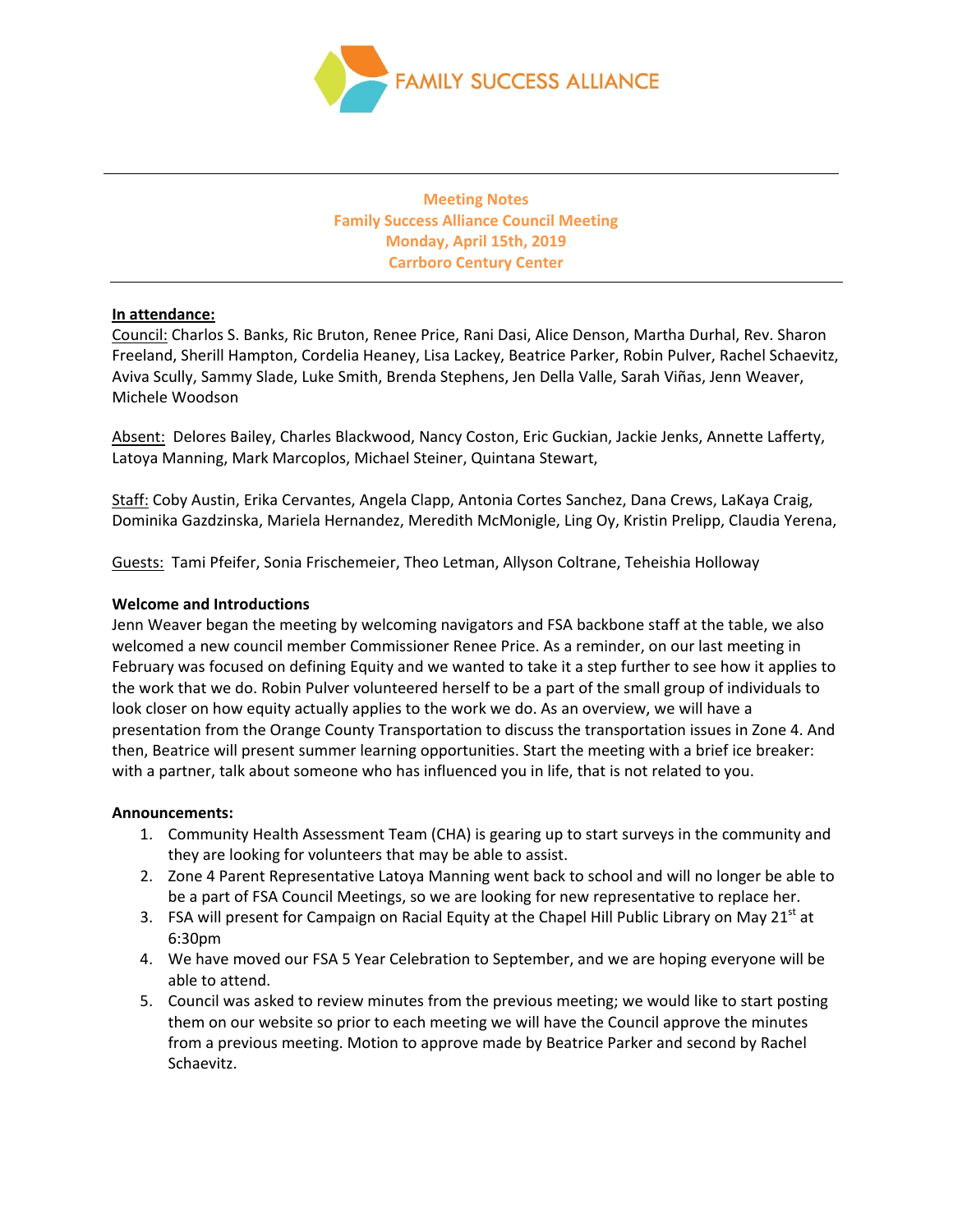

## **Increasing Access to Family Supports**

Allyson Coltrane from the Orange County Public Transportation joined us to discuss and better understand public transportation in Orange County, as well as in the Triangle. There are five main areas of focus: the first one is fixed routes – which is the Hillsborough Circulator and we did get approved and funded for the Reverse Circulator and that will have an intercepted loop (like a number eight downtown of Hillsborough) – Potential date for this project is fall 2019. There is also a Go-Triangle that mirrors Chapel Hill's 420-Route and travels from Hillsborough to Chapel Hill. Second is the Demand Response, which is the biggest portion of services provided by the OC Transportation – those include Medicaid Transportation Service that is done through Department of Social Services (DSS) for anyone who receives Medicaid, Complementary ADA – Americans for Disability Association – passengers are picked up directly from their home and can be taken anywhere they need to get to – shopping, medical appointments, anything – as long as they live within .75 miles from the bus stops. Third, ROAP Services: Elderly Disabled Transportation Assistance Program (EDTAP) – \$3 one way, elderly may submit applications; Rural General Public (RGP) – Passenger's origin or destination must be to a rural area (urban-rural OR rural-urban), and lastly Employment (EMPL) this service is provided by DSS to participants of the Work-First Program. Forth, Commuter Options Program which encourages carpooling, vanpooling, biking and walking. And Fifth, Senior Transportation, which provides transportation for elderly to Senior Centers, as well as shopping, special events (State Fair or Museums) and Nutrition Services. The goals for the upcoming year is to include ridership, change to hybrid/electric fleet (a smarter fleet than what is currently used), increase funding amounts and sources, and have better transit amenities (shelters, cut outs, bike racks). We are still waiting to hear about the Medicaid changes to know how they will affect us.

Council recommended promoting the Transit Academy, which gives an overview of all services we provide to the county.

## **Exploring Space in Zone 4**

Jenn Weaver directed Council member to review a summary of space needs among nonprofit organizations that would like to expand their services in the Hillsborough area. Council members then discussed various specific spaces that could accommodate the expressed space needs. Examples include: meeting space available with the Town of Hillsborough (e.g., Large board room that is used more in the evenings and not during the day, and a smaller meeting room is used more during the work hours); Orange County Charter School has space but that will be re-done this fall, lots of school offices will be moved there and they will be working with Durham Tech to provide services there as well; public libraries; Durham Tech space; UNC Hospital – Hillsborough campus. Luke also mentioned is a huge church in Durham, located right next to a school. The church only meets on Sundays, so they decided to utilize the space during the rest of the days and they are allowing the school to use it. Chatham County has a similar initiative where they have space available but not sure how to use it, so they pulled a community of people together to make those decisions. Habitat for Humanity is creating housing near UNC in Hillsborough – and there was a suggestion to partner with them to create a Community Center. The Council also discussed what it would look like to provide mobile services.

Compass Center mentioned it would be helpful for them to get space where several rooms would be available (example: workshop, childcare, food & check in). The Council discussed the idea of creating a more detailed mapping of space needs and the different locations. We currently have a great need and